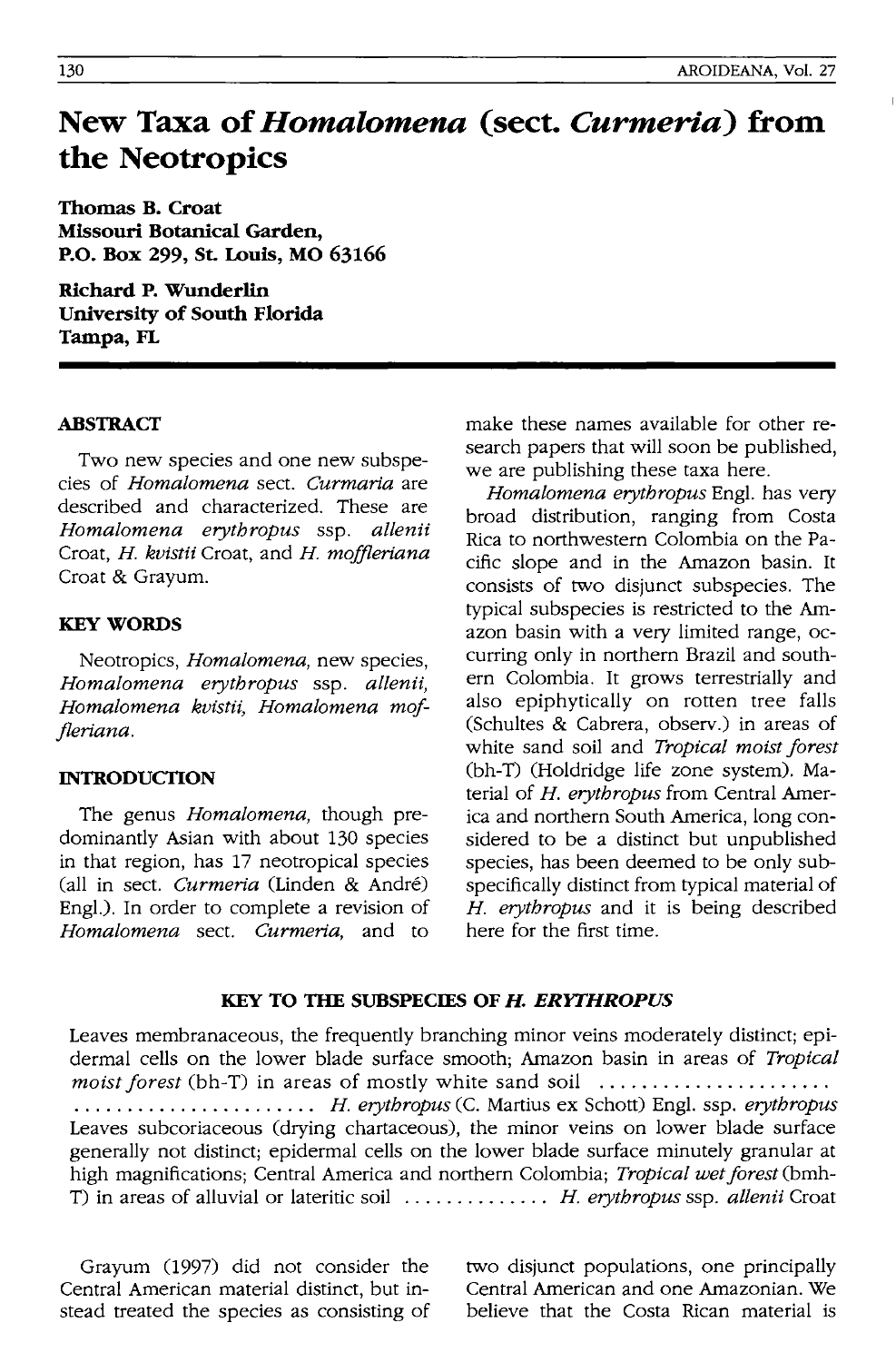subspecifically distinct, having subcoriaceous blades that dry chartaceous as well as indistinct veins and a somewhat granular lower epidermis on drying. In contrast, ssp. *erythropus* has blades that are much thinner, drying membranaceous, and have distinct, frequently branching minor veins and a smooth lower epidermis on drying. Moreover, the two taxa are disjunct with the ssp. *erythropus* occurring only in the northern Amazon basin, typically in areas of white sand soil and *Tropical moist forest* (bh-T) while ssp. *allenii*  is primarily from Central America, ranging into Colombia only in the lowlands of northwestern Colombia in Antioquia, Chocó and Valle Departments. In contrast to ssp. *erythropus,* ssp. *allenii* occurs in areas of *Tropical wet forest* (bmh-T) and typically in alluvial or lateritic soils. The ssp. *erythropus* is not in cultivation and has not been seen alive by the authors, but most likely close examination of live material will show still more characters separating the two subspecies.

*Homalomena erythropus* ssp. *allenii*  Croat, **ssp. nov.** Type: COSTA RICA, Puntarenas: Esquinas Experiment Station Residence, area between Rio Esquinas and Palmar Sur de Osa, 100 feet, 30 May 1950, *Allen* 5559 (holotype, MO-2169357; isotypes, EAP, P, K, NY, US). Figures 1, 2, 9.

Internodia brevia; petiolus 13-30 cm longus; lamina elliptica ad oblongo-ovata (14.5)20-60 cm longa, (7.4)20-40 cm lata; nervis primariis lateralibus 10-12 utroque; pedunculus 8-14 em longus, 0.5-1.3 cm diam.; spatha 8-12 cm longa, 1.6-2.5 cm diam.

Terrestrial to 40 cm high; **internodes**  short, (8)1-1.5 cm diam.; sap aromatic, weakly anise-scented; **cataphylls** 7-9 cm long, medium green, but darker than lamina; LEAVES with **petioles** (5)13-30 em long, elliptic to bluntly or acutely Cshaped in cross-section (the margins sometimes reddish),  $8-10 \times 5-7$  mm diam., laterally compressed, semiglossy, medium green, pinkish toward base, adaxial surface narrowly and shallowly sulcate, the margins obtuse; sheaths 4-10 cm long, well developed, auriculate and unequal at apex; **blades** subcoriaceous, elliptic to oblong-ovate, (13)20-35 em long, (4)10-16 cm wide, 1.8-3.4 times longer than wide, inequilateral, 4-10 mm wider on one side; apex abruptly to gradually acuminate, sometimes almost rounded; base obtuse to rounded, sometimes inequilateral, surfaces usually matte; adaxial surface medium green and concolorous, sparingly to heavily marked with irregular yellowish to grayish green or whitish spots; abaxial surface lighter colored, sometimes semiglossy; **midrib** slightly sulcate, strongly raised (in dried material) above, narrowly convex beneath; **prima·**  ry **lateral veins** mostly (8)10-12 per side, weakly sunken above, weakly raised below, scarcely more prominent than interprimary veins; interprimary veins visible, somewhat darker than surface, somewhat raised; tertiary veins visible and darker than surface below. INFLORESCENCES with **peduncles** rounded on one side, obtusely triangular on the other side, 7-14 cm long, 0.5-1.3 cm diam., darker medium green; **spathe** 8-12 cm long, the tube 1.6- 2.5(3.5) cm wide, outer surface brownish green to greenish white to cream with light pinkish cast, the inner surface shiny whitish cream colored; the tube usually pale green; the blade greenish white outside, white inside but glossier, sometimes tinged somewhat pinkish throughout or in part, sometimes with small reddish spots; **spadix** 6.5-11.5 cm long; pistillate section 1.5-2.5 cm long, 0.4-1 em in diameter, yellowish white, adnate adaxially to the spathe for 0.7-1.5 cm; staminate section 3.7-6 cm long, 3-10 mm diam. at base, narrowing toward the top to' 3-5 mm diam., cream to light pinkish colored; pistillate section with ovary slightly obovoid, cream to whitish with faint yellowish green tint, 1.5-2.9 mm long, (8)1-1.5 mm wide at the broadest point; **pistils** greenish, bilocular; **ovules** many per locule, semi-orthotropous; stigma sessile, 4-10bed, discoid, ca. 1.5 mm diam., light yellowish or tan; staminodes absent; sterile staminate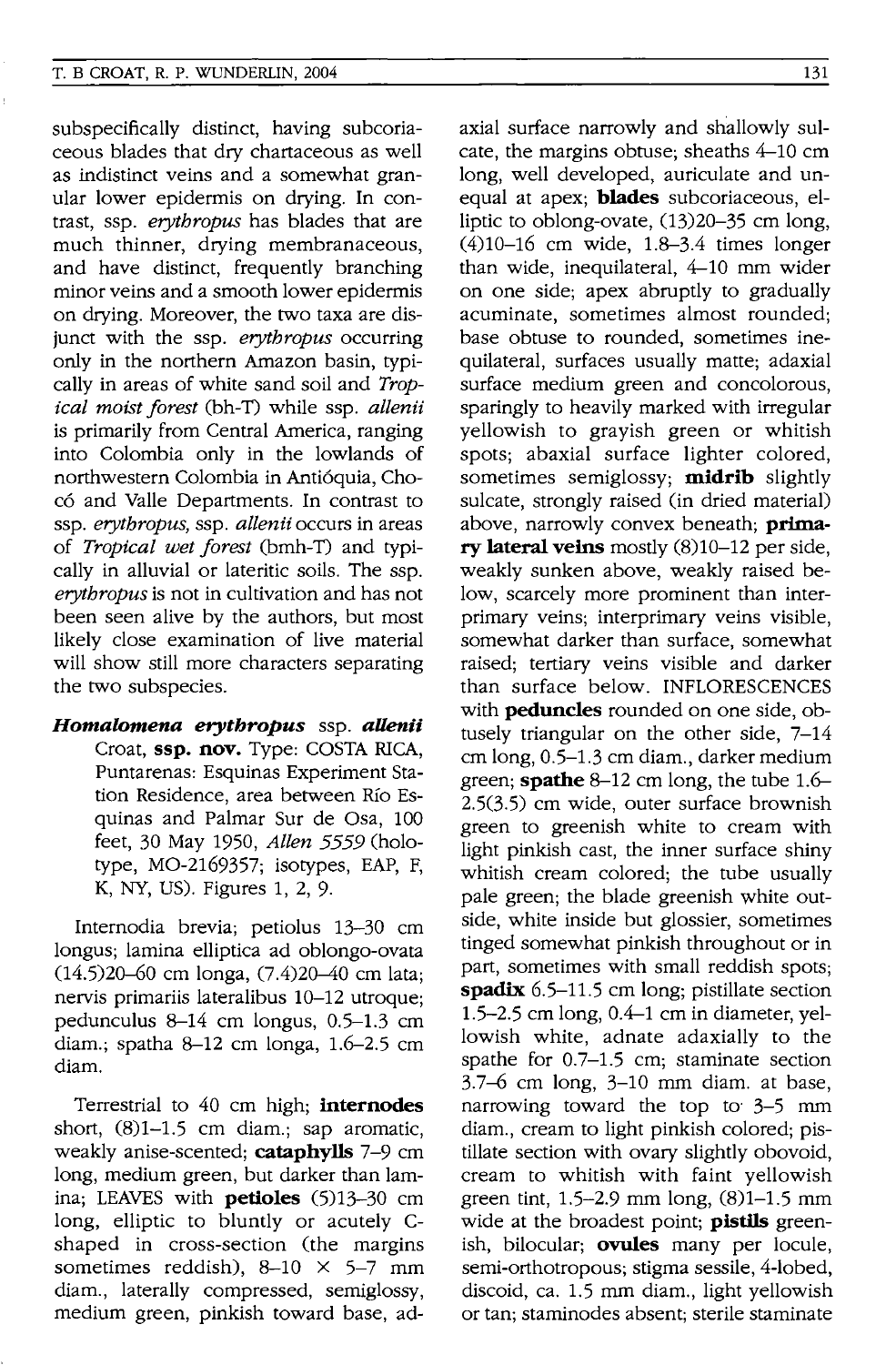

Figs. 1-4. -1, -2, Homalomena erythropus ssp. allenii Croat. -1 (top L.) (Selby 85-). Cultivated plant with inflorescence at staminate anthesis.  $-2$  (top R.) (Selby 85- $2001$ ).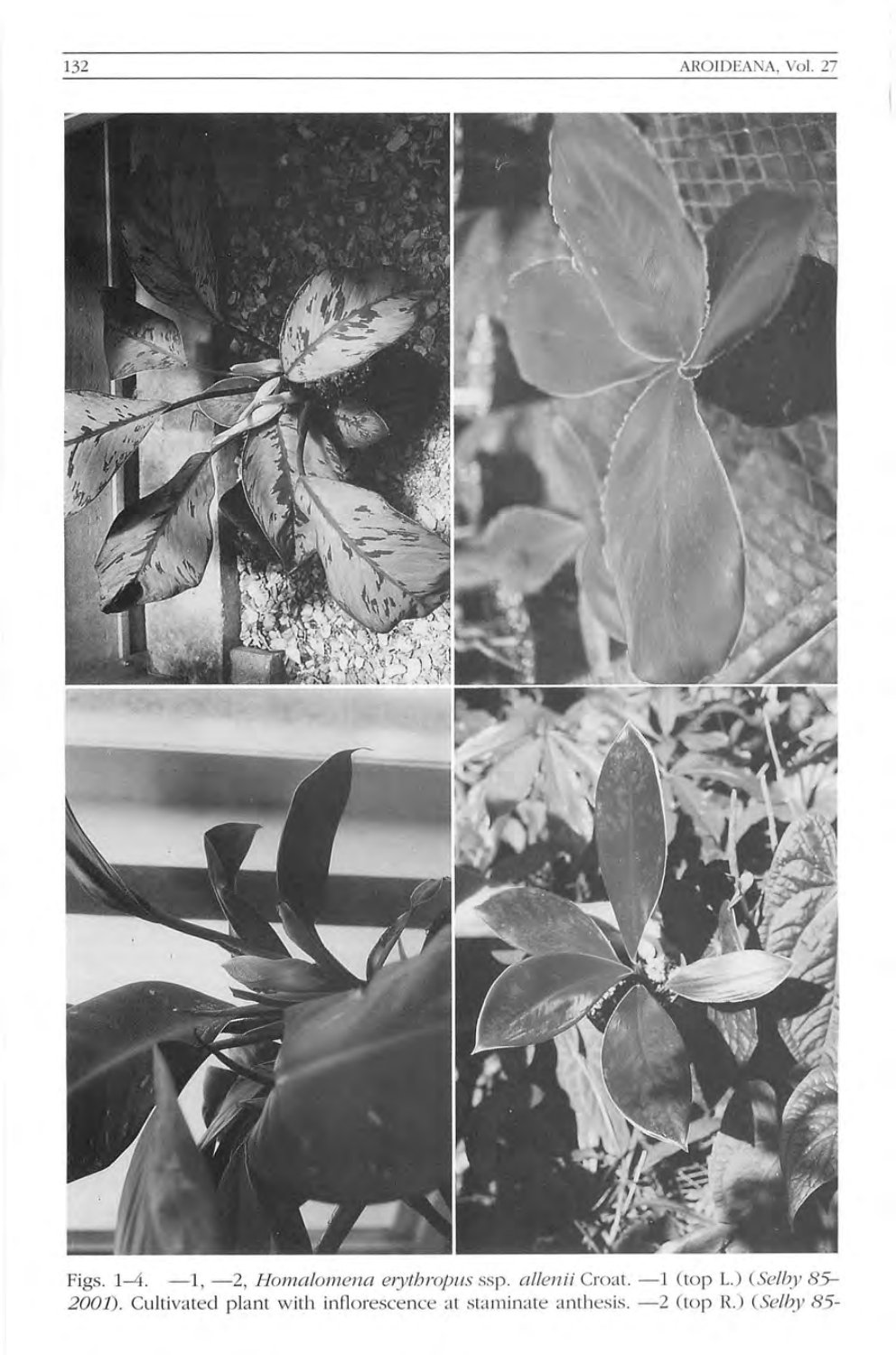section with flowers capitate, white turning lavender, 2-3 mm long, ca. 1.8 mm diam., elliptical-elongate; staminate portion 3.7-6 cm long, 4-6 mm diam.; flowers cream, very light yellow in middle; staminate flowers consisting of (3)4(5) stamens, ellipsoid-rhombic in view from above, 2- 3 mm long, 1-1.8 mm wide, distal flowers smaller; stamens truncate, surface irregularly rhomboidal, 0.9-1.9 mm long, 0.4-0.5 mm wide, ca. 1-1.9 mm high, thecae lateral, elliptical to oblong, 0.7-0.8 mm diam., opening by apical pore; pollen ellipsoidal, ca. 25  $\mu$  long, 15 mm wide, exine psilate. INFRUCTESCENCE reclining, **berries** numerous, cylindrical, 4-5 mm long, ca. 2 mm diam., whitish with very light greenish tint, 0.8-1 mm long, 0.6-0.7 mm diam., testa ribbed whitish.

*Homalomena erythropus* ssp. *allenii*  ranges from Costa Rica to Colombia. In Central America it ranges from San Jose province in central Costa Rica east along the Pacific Ocean to the Osa Peninsula, and along the Atlantic slope to Colombia. It occurs in *Tropical wet forest* (bmh-T), frequently along streams, from 20-900 m elevation. The Central American material of this taxon, long considered a distinct yet undescribed species, is not separable at the specific level from the older *H. erythropus,* a Brazilian species. The taxon was first collected by Triana in 1862, but that collection, as well as others collected since the 1950 collection by Paul Allen on the Osa Peninsula, remained unnamed.

Paratypes-COSTA RICA. **Puntarenas:**  Cantón de Osa, Valle de Térraba, 8°59'00"N, 83°28'00"W, 100 m, 3 Feb. 1994 (st), *Hammel* 19416(MO, QCNE); Los Mogos, Bahfa Chai, Quebrada Chocuaco, 8°46'20"N, 83°22'40"W, 200 m, 22 Aug. 1994 (fl), *R. Aguilar et al.* 3569 (MO); Osa Peninsula, near Rincón, Boscosa, at Quebrada Aguabuena, 8°42'01"N, 83°30' 48''W, 50 m, 11 Sep. 1996 (fl), *Croat* & *Hannon*  79249 (COL, 1MB, MO); short cut road to Golfito from Villa Briceño on Interamerican Highway, W side of Fila Gamba, ca. 6 km from Golfito airport, 8°41'N, 83°12'W, ca. 100 m, 6 Mar. 1985 (st), *Croat* & *Grayum* 59919 (MO); Refugio Nacional de Vida Silvestre Golfito, 3-6 km from Zona Franca near Golfito, road to La Esquina, 8°38'45"N, 83°1O'44"W, 100-120 m, 30 June 1994 (fl), *Kress* & *Alverson 94-3775*  (US); 30 June 1994 (fl), *Kress* & *Patterson 94-4420* (US); road from Pan-American Highway at Piedras Blancas to Rincón, 3.7 mi W of Pan-American Highway, 8°46'N, 83°18'W, 90-105 m, 16 Sep. 1987 (st), *Croat 67702* (MO); ridge between Quebrada Aguabuena and Quebrada Banegás, ca. 5 km W of Rincón de Osa,  $8^{\circ}42'N$ , 83°33'W, 300-400 m, 8 Oct. 1984 (fr), *Grayum et al. 4065 (B,* MO); ridge between Quebrada Banegás and Río Rivito, ca. 7 km W of Rincón de Osa 8°41'N, 83°33'W, 100-300 m, 8 Oct. 1984 (st), *Grayum 4082*  (MO, UB); road between Chacarita and Rincón de Osa, ca. 6 km W of Interamerican Highway at Chacarita, 8°45'N, 83°17'W, 20-40 m, 25 May 1986 (fl), *Grayum et al.* 7545 (CR, MEXU, MO, QCA, US); 2 Mar. 1985 (st), *Croat* & *Grayum*  59729 (MO, SEL); Reserva Forestal Golfo Dulce Osa Peninsula, Trocha de La Tarde, 10 km SW of La Palma, S of Rincón de Osa, E end of the Río Rincón valley 8°37'N, 83°28'W, 150-200 m, 28 Apr. 1988 (fl), *Hammel* & *Robles* 16762 (MO); Rancho Quemado, ca. 15 km W of Rincón, in bottom end of valley along Rio Riyito and Quebrada Quebradon, 8°40'N, 83°34'W, 200 m, 3 June 1988 (fl), *Hammel et al. 17006* (CR, MO); Rfo Riyito, 8°41'10"N, 83°33'50"W, 200 m, 15 June 1990 (fl), G. *Herrera* 3951 (MO); Corcovado National

<sup>270)</sup> Cultivated plant in flower showing heavily variegated leaves.  $-3$ ,  $-4$  (bottom L., bottom R) *Homalomena moffleriana* Croat & Grayum *(Grayum et al.* 7644) *(Selby 86-* 654). -3 (bottom L.) Cultivated plant with juvenile leaves. --4 (bottom R) Adult potted plant showing crispate margins.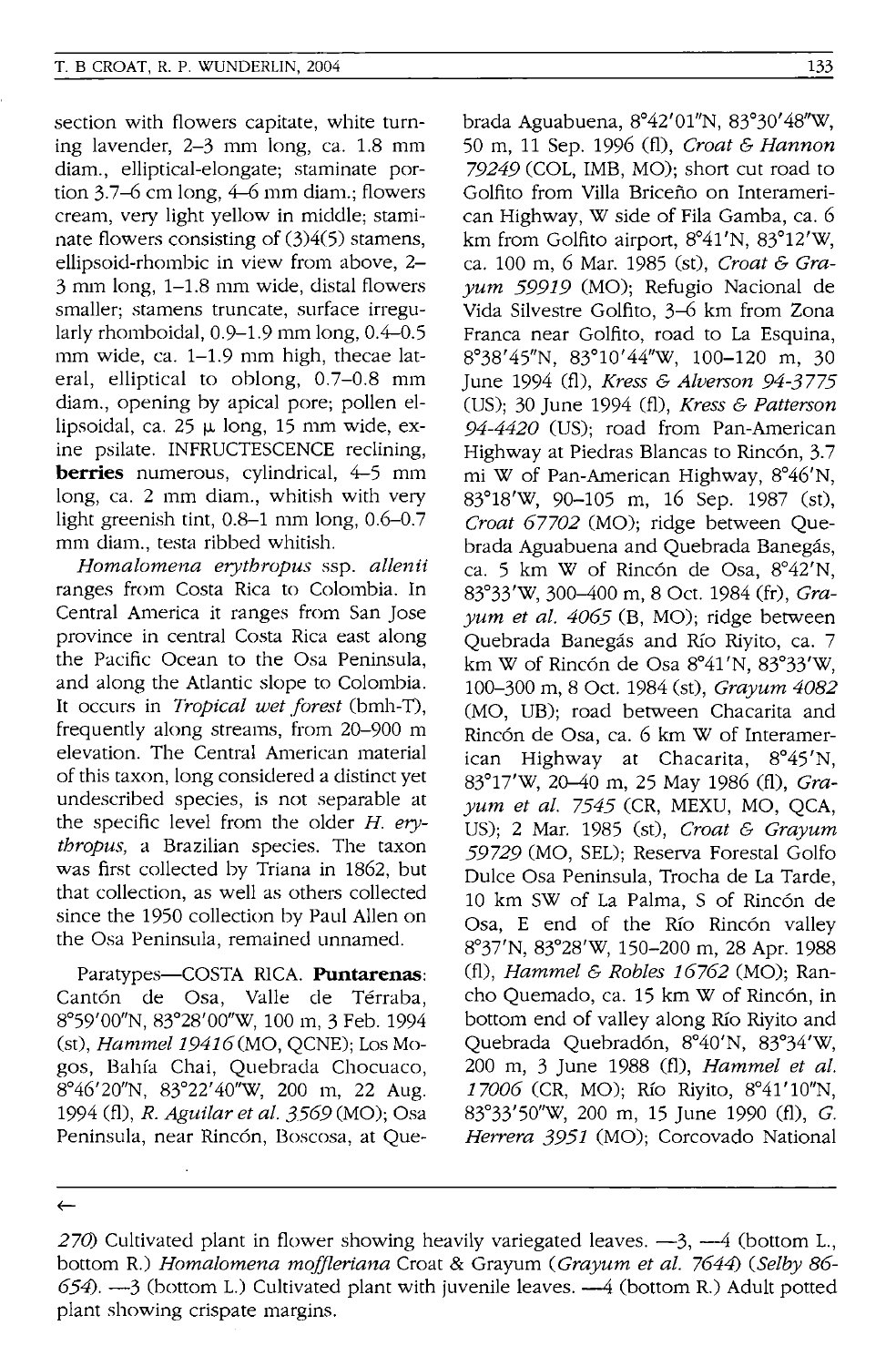Park, trail from base of hills to Los Chiles, 8°01'N, 83°31-33'W, 20-400 m, 9 July 1977 (fr), *Leisner 3079* (MO); 0-1 km upstream from Los Chiles, 8°31'N, 83°31'W, 300-400 M, 10 July 1977 (fr), *Liesner* 3121 (MO). **San Jose:** Zona Protectora La Cangreja, Rio Negro, ca. 1.5 km E of Santa Rosa de Puriscal, 9°42'N, 84°23'W, 320 m, 14 May 1987 (st), *Grayum et al. 8344* (MO); Quebrada Grande and adjacent ridges, ca. 2 km N of Mastatal de Puriscal, 9°42'N, 84°22'30"W, 340-430 m, 22 July 1988 (fr), *Grayum et al* 8614 (CR); Perez Zelendon Cantón, San Isidro General-Dominical, Fila Tinamastes, 9°18' *25/N,* 83°46' l1''W, 990- 100 m, 9 Sep. 1996 (st), *Croat* & *Hannon 79107* CINB, MO). PANAMA. **Bocas del Toro:** road between Fortuna and Chiriqui Grande, 8.5 mi. N of bridge over Fortuna Lake, 4.3 km N of the Continental Divide, 8°46'N, 82°14'W, 590 m, 10 Mar. 1985 (st), *Croat* & *Grayum 60185 (B,* MO); 7.3 mi. N of bridge over Fortuna dam, 3.2 mi. N of Continental Divide, 8°45'N, 2°15'W, 700 m, 10 Mar. 1984 (st), *Croat* & *Grayum 60288* (MO); 8.1 mi. S. of Punta Peña, 8°49'N, 82°13'W, 460 m, 29 Mar. 1993 (fl), *Croat 74950* (MO). **Canal Zone:** Pipeline Road, 10 July 1979 (st), *Antonio 1301*  (MO). **Code:** Alto Calvario region, vicinity of Old Sawmill Works, 4.5 mi. N of El Cope, 2.5 mi. N of Escuela Barrigon, 8°38'N, 80°36'W, 580-740 m, 12 Sep. 1987 (st), *Croat* 67534 (MO); Alto Calvario above El Copé, ca. 6 mi. N of El Copé, 8°39'N, 80<sup>0</sup> 36'W, 22 June 1988 (st) , *Croat*  68785 (MO); 5-6 km N of El Copé, 8°38'N, 80<sup>0</sup> 35'W, 8 July 1994 (ft), *Croat* & *Zhu 77209* (DUKE, MO); Alto Calvario, New Works, 7 km N of El Copé, 700 m, 9 Apr. 1977 (fl), *Folsom* 2486 (MO); New Works at Rivera sawmill, 600-800 m, 12 May 1977 (fl)' *Folsom* 3148 (MO, US); 7+ km N of EI Cope, forest around Rivera sawmill, 700-900 m, 18 May 1977 (ft), *Folsom 3264*  (MO); near sawmill above EI Cope, Atlantic drainage E of sawmill, 20 June 1978 (fl), *Hammel 3534* (MO); E of El Copé sawmill along small stream, ca. 700 m, 21 June 1978 (ft), *Hammel 3590* (MO); EI Cope, 8°38'N, 80°38'W, 700-900 m, 27-29 Apr. 1985 (ft), *Hammel* 13635 (MO); EI Potroso

sawmill, 1,200-1,300 m, 13 May 1981 (fl), *Sytsma* & *Anderson* 4623 (MO); Atlantic slope along Rio San Juan above its fork with Río Tife, ca. 400 m, 12 June 1978 (fl), *Hammel* 3444 (MO). **Panama:** Rio Pequení. 10-15 minutes upstream from hydrographic station by motor, 11 Dec. 1974 (ft), *Dressler* 4878 (MO); EI Llano-Carti road, near border with San BIas Province, 325-350 m, 17 July 1987 (ft), *Croat 67380*  (MO). **Veraguas:** Guabal (Rio dos Bocas), ca. 16 km NW of Santa Fe, ca. 500 m, 16- 17 May 1975 (ft), *Dressler 5024* (MO); **San Bias:** Nusagandi, trail from camp NW to a Quebrada 9°19'N, 78°15'W, 300 m, 31 July 1984 (st), *de Nevers* & *de Leon 3603* (MO); Yar Bired (Cerro San Jose), Continental Divide between Cangandi and San Jose, 9°20'N, 79°8'W, 400-500 m, 5 Feb. 1986 (fl), *de Nevers* & *Herrera* 6913 (MO); trail to Cerro Obu (Habu) from Rio Urgandi (Rio Sidra), 9°23'N, 78°48'W, 100-300 m, 24 June 1986 (ft), *de Nevers 8033* (MO); Pueblo de Playon Chico, Rio Ukupseni, 5 km inland above campamento Ilagandi, 9°15'N, 78°14'W, 50-150 m, 7 Nov. 1991, *H. Herrera et al. 1103* (MO); vic. Yannuadi, opposite Isla de Narganá, 5 km from coast, 50-100 m, 23 Oct. 1992 (ft), *H. Herrera* 1238 (MO). COLOMBIA. **Antioquia:**  Municipio Mutata: Mutata-Pavarado, at Hacienda Mocari, 180 m, 1 May 1987 (ft), *Fonnegra et al. 2034* (HUA). **Choco:** vic. Novita, *Triana* 1692 (COL); Quebrada La Platanilla near Mecana, 6°16'N, 77°19'W, 400-500 m, 7 Jan. 1984 (ft), *}uncosa 1765*  (MO); Municipio Nuqui, Serrania del Baudó, Corregimiento Termales, between Jobi and Arusi, near cabanas Pijiba, *5°37'24/N,*  77°25'03''W, 5-50 m, 31 Jan. 1995 (fl), *Betancur et al. 6027* (COL, US); Quebrada Chaqui, ca. 200 m, 05°40'N, 77°16'w, Feb.-Mar. 1994 (ft), G. *Galeao et al. 4506*  (COL, MO); Municipio Arusi, Estacion Biologia "E! Amargal", 100 m (ft), *M. Mora*  139 (COL); Rio Mutata, 6°5'N, 77°25'W, 7 Jan. 1973 (st) , *Forero* & *Gentry 705* (COL, MO); *704* (COL); Municipio de Mutata: Región del Río Chontadural, 31 July 1978 (fl), *Fonnegra* & *Renteria 1057* (COL); Municipio Bajia Solano, Parque Nacional de Utria, trail to Beroboro, 0-100 m, 25 Nov.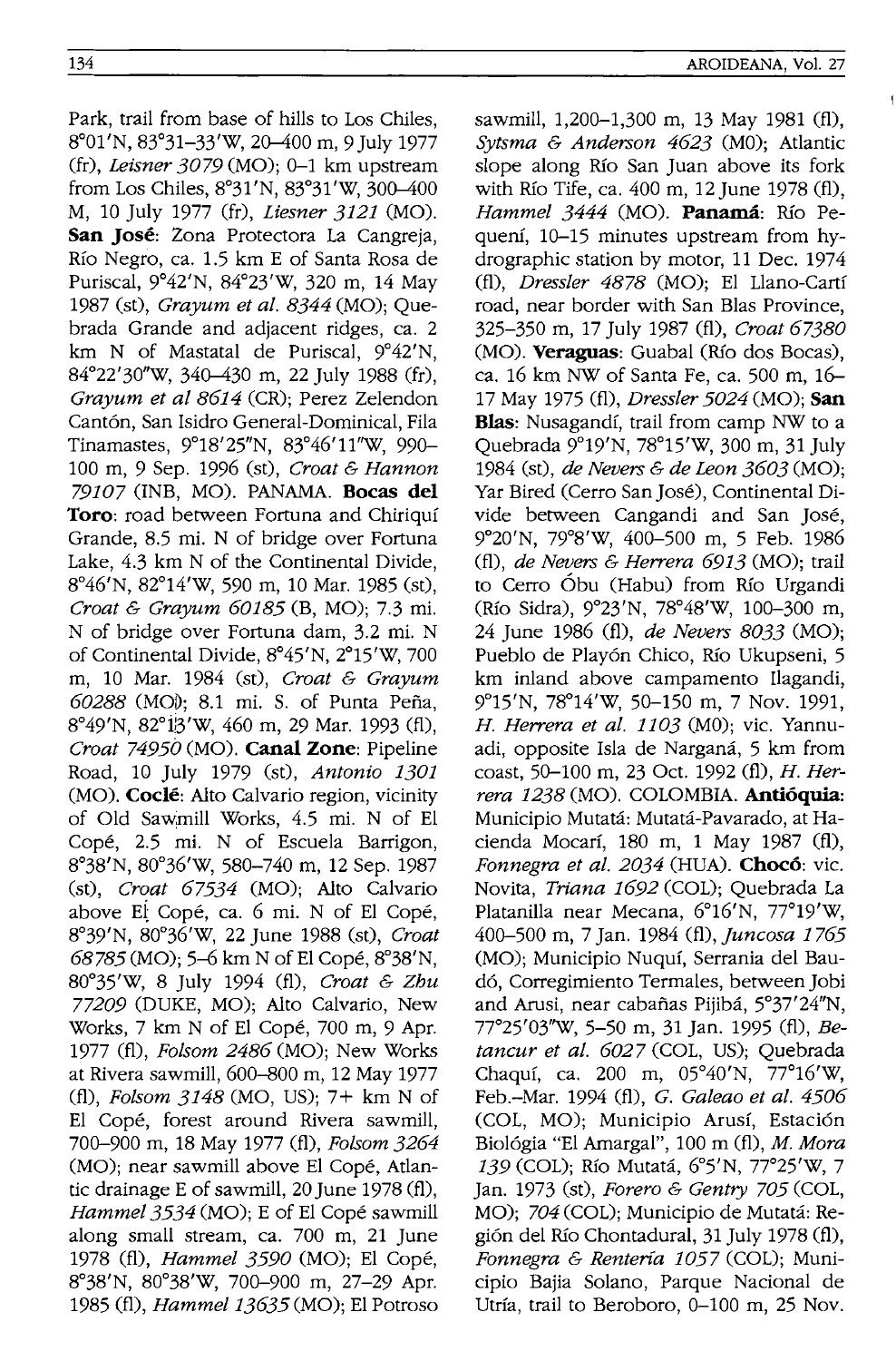*1998, Fonnegra* & *Otero* 6746 (HUA, MO). **Valle:** Bajo Calima Region, Bahia de Malaga, vic. Malaga Naval Base, Rio Bongarito, ca. 10 km E of naval base,  $4^{\circ}00'44.4''$ N, 77"20'03.8"W, 29 July 1977 (fl), *Croat* & *Gaskin 80548* (CUVC, MO).

CULTIVATED. Cultivated at Singapore Botanical Gardens, 9 Oct. 1981 (fl), *Croat*  53235 (MO, US); Cultivated by Hort. Bull., 7 May 1881, N. *E. Brown sn.* (K); Cultivated at Kew Gardens, Locality unknown, Arastradero near Tamaco, 28 Mar. 1881, *Sanders sn.* (K).

*Homalomena kvistli* Croat, **sp. nov.**  Type: COLOMBIA, Valle: along old road from Buenaventura and Cali, 5 km S of Rio Sabaletas, along steep soggy road bank, 3°44'N, 76°57'W, 145 m, 10 Feb. 1990, *Croat* & *Watt 70418* (holotype, MO; isotypes, JAUM, K, US). Figures 5-8.

Intemodia brevia, ad 5 cm diam.; petiolus 46-110 cm longus, anguste complanatus; lamina ovata vel anguste ovata, 35-47 cm longa, 16-28 cm lata; nervis primariis lateralibus 23-30 utroque; inflorescencia 2-3 per axil; pedunculus 14-18.5 cm longus; spatha 20-21 cm longa, pallide viridis.

**Internodes** short, to 5 cm diam.; sap aromatic, smelling of anise; **petioles** 46- 110 cm long, 8--10 mm diam, 1.3-2.6 times longer than blades, matte, drying grayish green, finely striate, obtusely flattened adaxially, moderately firm, sheathed 17-18 cm,  $\frac{1}{4}$  to  $\frac{1}{3}$  its length, the sheath margins persisting; **blades** ovate to broadly ovate, 35-47 cm long, 16-28 cm wide, 1.6-1.8 times longer than wide, equilateral or slightly equilateral (one side 1-1.5 cm wider), gradually to abruptly and narrowly acuminate at apex, slightly inequilateral and rounded or weakly subcordate at base; adaxial surface dark green and matte above, drying dark gray-green; abaxial surface matte and moderately paler than upper surface, drying yellow-green; **midrib** sunken and slightly paler than surface above, thicker than broad and slightly paler below; **primary lateral veins** 22-30 pairs, obtusely sunken above, weakly pleated-raised below, arising from midrib at an acute angle then spreading at 65–95° angle and broadly arcuate to the margins near the base of blade, spreading at a 55- 65° angle near apex of blade; minor veins darker than surface below. INFLORES-CENCES 2-3 per axil; **peduncles** 14-18.5 cm long, to 8 mm diam., white near base, otherwise pale yellow-green; **spathe** 20- 21 cm long, greenish white, pinkish on the outer edge of the tube, slightly constricted above tube (about midway); **spadix**  slightly shorter than the spathe; pistillate portion 3.1 cm long, drying 6.5 mm diam.; staminate spadix to 14 cm long, narrowly long-tapered to an acute apex, drying to 5 mm diam.; **pistils** drying with a circular apex 1 mm diam., the stigma oblong, 0.8 mm long. **Berries** not seen.

*Bomalomena kvistit* is known only from the Pacific coast of Colombia and Ecuador near sea level. It is known from only two collections, one each in Colombia and Ecuador, at 100 m and 145 m, respectively. The species is distinguished by its matte, typically broadly ovate, long-petiolate blades and its long-pedunculate whitish spathe.

In terms of the shape and size of the blades, this species is similar to *H. speariae* Bogner & Moffler, but it differs from that species by its proportionately much longer and proportionately less well sheathed petioles, its non-mottled, weakly inequilateral blades, and by the shorter spathe.

The Ecuadorian collection *(Kvist 40482)*  was reported with a common name of "Chicha tape" (Cayapa). It is used as an additive in small quantities to com flour to improve the taste of bread made from the flour.

The species was first collected by Danish botanist and Gesneriaceae specialist Lars Peter Kvist of Aarhus University in Denmark who has collected in Bolivia, Peru and Ecuador. He collected this species for the first time in Esmeraldas Province of Ecuador in 1982. The species is named in his honor.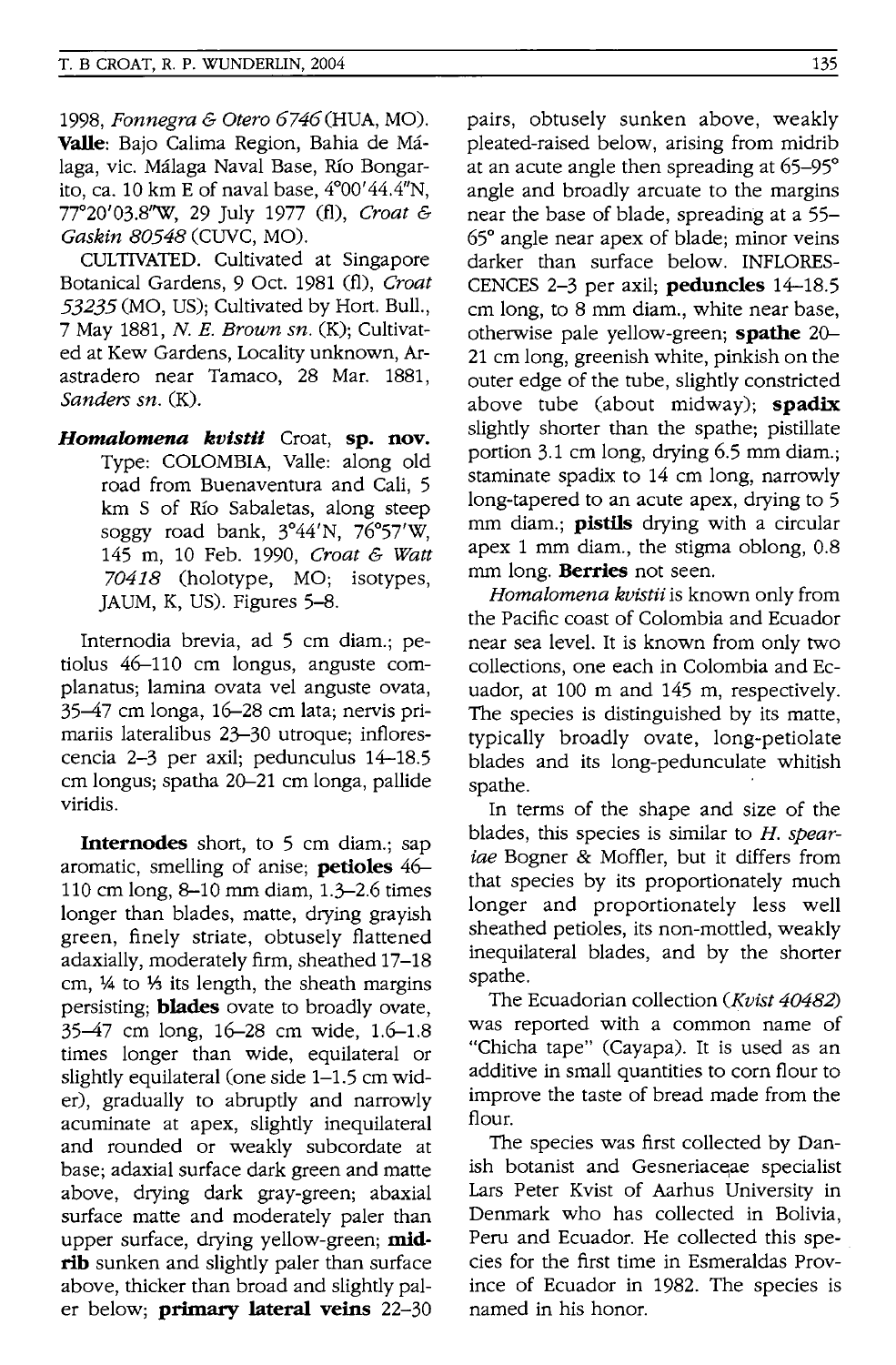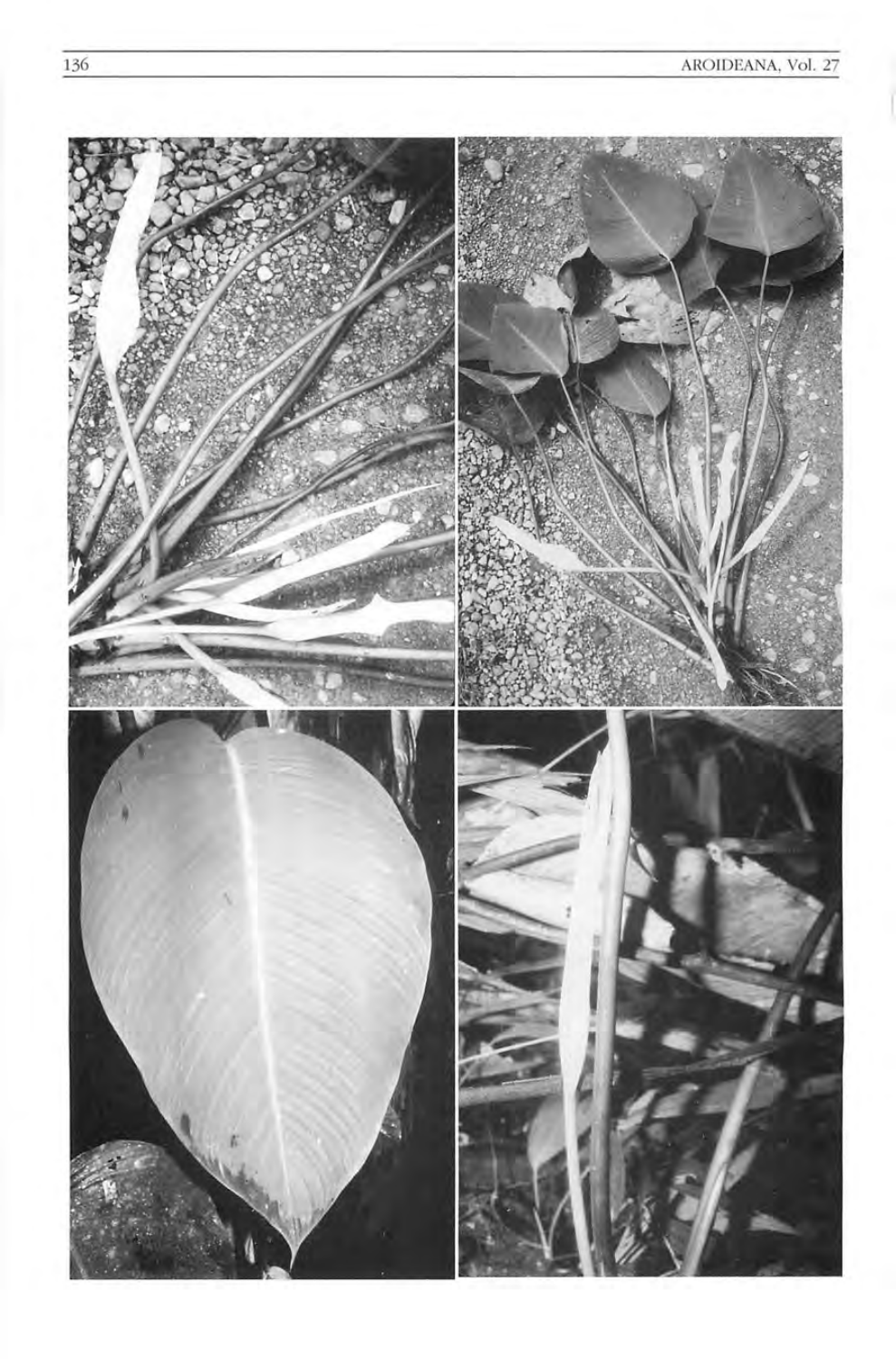#### T. B CROAT, R. P. WUNDERLIN, 2004 137



Figs. 9-10. -9 (top L.) *H0111alo111ena elJlthropus* ssp. *allenii* Croat. *(Selby* 84-432) Cultivated plant with a different pattern of variegation.  $-10$  (top R.) *Homalomena moffleriana* Croat & Grayum. *(Selby 86-654)*. Herbarium type specimen.

Paratypes-ECUADOR. **Esmeraldas**: Río Cayapa, Zapallo Grande, 0°48'N, 78°54'W, 100 m, 1 July 1982 (fl), *Kvist* 40482 (AAU, QCNE).

**Homalomena moffleriana** Croat & Grayum, **sp. nov.** Type: COLOMBIA, Chocó: ca. 10-15 km S of Quibdó on road to Istmina (Panamerican Hwy) then  $8-10$  km E on road to petroleum exploration camp, 5°35'N, 76°37'W, 90 m, 9 July 1986 (fl), *Grayum et al.* 

 $\leftarrow$ 

Figs. 5-8. *Homalomena kvistii* Croat (*Croat 70418*).  $-5$  (top L.) Apex of stem, petiole bases and inflorescences. - 6 (top R.) Live type specimen on ground.  $-7$ (bottom L.) Leaf blade adaxial surface. -8 (bottom R.) Close-up of inflorescence.

7644 (holotype, MO-3689954; isotypes, HUA, K, US). Figures 3, 4, 10.

Internodia brevia, 3.5 cm diam.; lamina elliptico-oblanceolata, 30–51 cm longa, 8– 18 cm lata; nervis primariis lateralibus 7-8 utroque; petiolus 8–15 cm longus; pedunculus 10-15 cm longus; spatha pallide viridis 17 cm longa, 5 cm diam.

**Internodes** very short, to 3.5 cm diam.; roots thin and wiry, dense; cataphylls pinkish, 8-10 cm long, at least partly persistent; LEAVES with **petiole** 8-15 cm long, thicker than broad, narrowly and obtusely sulcate, reddish at base, sheathed nearly throughout, sheath 10-13 cm long; **blades** coriaceous, elliptic-oblanceolate, 30-51 cm long, 8-18 cm wide, acuminate at apex, cuneate at base, the margin hyaline, tightly revolute; adaxial surface dark black-green, often with paler obscure mot